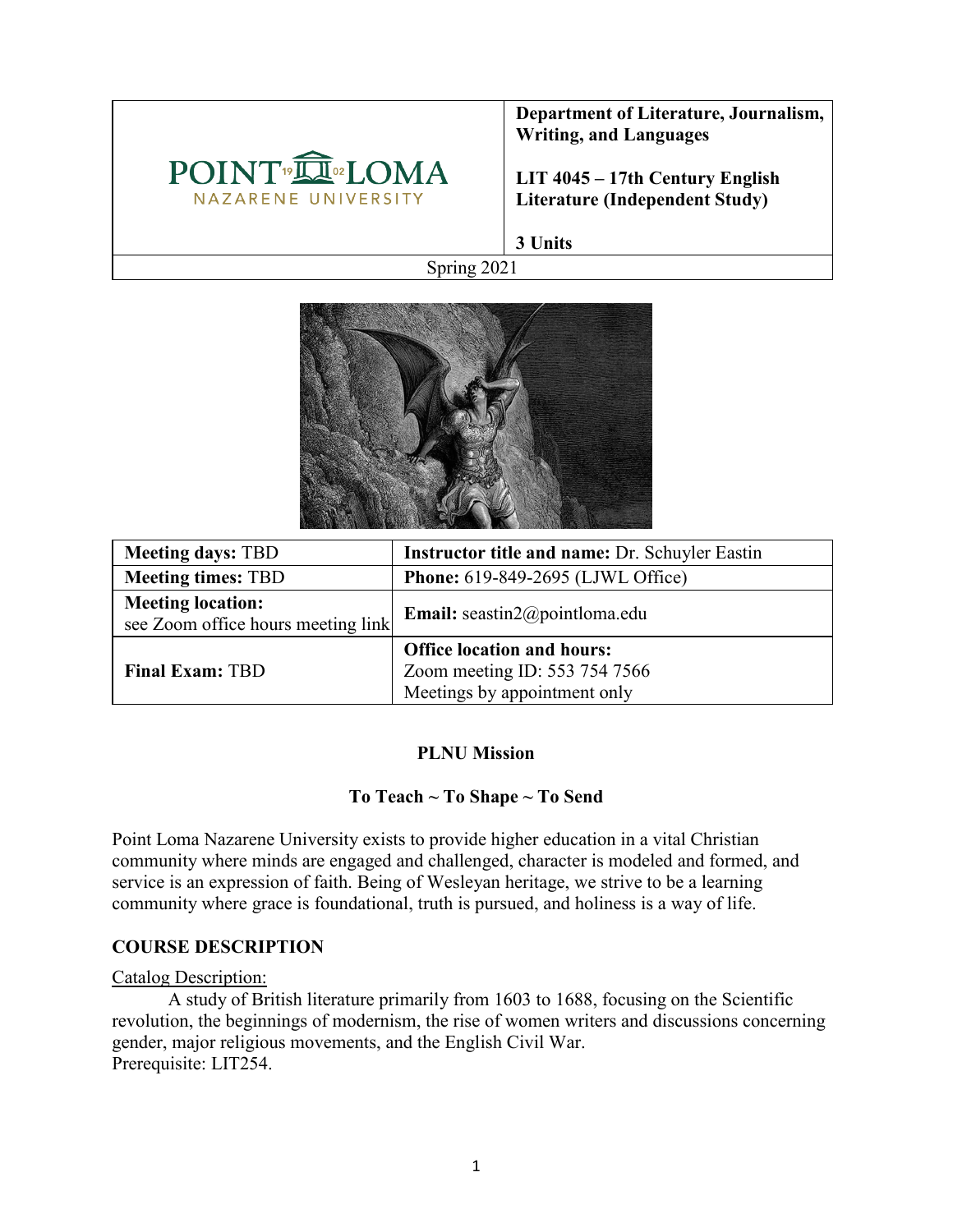Course Focus: The Secular, The Sacred, and the State

Historians still debate over when the world truly became modern. Some locate this point in the industrial revolution in the 19th century, others point to the Enlightenment in the 18th century, still others would point to the dissemination of new knowledge and classical learning that became possible with the advent of the printing press in the 15th century. There is no clear answer to when the world became modern, but in the 17th century British authors certainly came to think of themselves as such. The execution of King Charles I during the English Civil War demolished the premodern cult of the monarchy and the increase in science and humanistic philosophy allowed the people of the 17th century to feel unfettered by the religious strictures of their forebears. To the 17th century mind the contrast to the past was palpable.

This course will examine the intersections between the Secular, the Sacred, and the State in order to answer the following course questions: To what extent does our own sense of modernity reflect that of 17th Century England? How much of what we take for spiritual truth or scientific progress is bound up in the narrative imaginaries of the 17th Century?

#### **COURSE LEARNING OUTCOMES**

Upon completion of the course you will be able to:

- 1. Closely read and critically analyze texts in their original languages and/or in translation.
- 2. Recall, identify, and use fundamental concepts of literary study to read and discuss texts 1.
	- a. Standard literary terminology.
	- b. Modes/genres of literature
	- c. Elements of literary genres
	- d. Literary periods (dates, writers, characteristics, and important developments)
	- e. Contemporary critical approaches
	- f. Extra-literary research
- 3. Analyze the social, cultural, ethnic, gendered, and/or historical contexts of the works and their authors, and connect the texts with their own lives.
- 4. Create detailed and informed textual analysis of literary works that analyze several of the fundamental concepts of literary study with mastery increasing beyond the 200 course level.

### **REQUIRED TEXTS AND RECOMMENDED STUDY RESOURCES**

Rudrum, Alan et al. *The Broadview Anthology of Seventeenth-Century Verse and Prose*. Cavendish, Margaret. *A Description of the Blazing World*. Broadview Press. Milton, John. *The Major Works*. Oxford World's Classics edition.

*Any other assigned readings will be made available via link or PDF in Canvas.*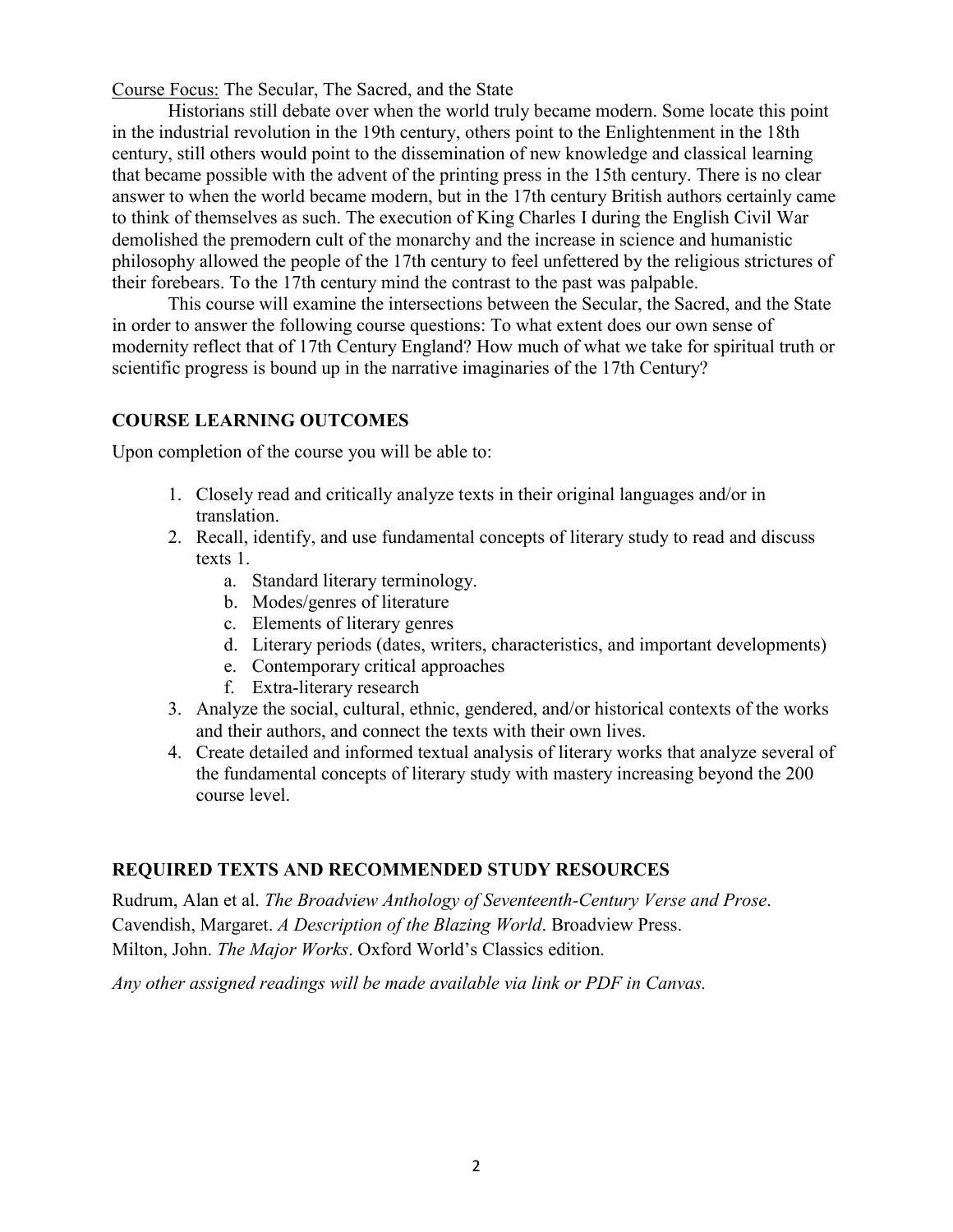## **COURSE CREDIT HOUR INFORMATION**

In the interest of providing sufficient time to accomplish the stated Course Learning Outcomes, this class meets the PLNU credit hour policy for a 3 unit class delivered over 15 weeks. It is anticipated that students will spend a minimum of 37.5 participation hours per credit hour on their coursework. For this course, students will spend an estimated 112.5 total hours meeting the course learning outcomes. The time estimations are provided in the Canvas modules.\*

\*The language above assumes a traditional course. Appropriate adjustments have been made to adapt the course format towards an Independent Study.

#### **ASSESSMENT AND GRADING**

Grades will be based on the following:

| 93% and $up = A$      | $73\% - 76.9\% = C$   |
|-----------------------|-----------------------|
| $90\% - 92.9\% = A$   | $70\% - 72.9\% = C$   |
| $87\% - 89.9\% = B +$ | $67\% - 69.9\% = D+$  |
| $83\% - 86.9\% = B$   | $63\% - 66.9\% = D$   |
| $80\% - 82.9\% = B$   | $60\% - 62.9\% = D$   |
| $77\% - 79.9\% = C +$ | 59.9% and lower = $F$ |

Assignments: Your grade will be determined by the following assignments:

- Weekly Discussions (15%): since this course is being planned as an independent study, you will be expected to generate a great deal of the discussion content for our weekly meetings. To prepare for these meetings you will:
	- o Complete all assigned readings using the weekly discussion question as a guide. These questions will be posted in the weekly Canvas module.
	- $\circ$  Compose a 1-2 page close reading of the literary text(s) up for discussion. These analyses should use the weekly discussion question as a framework for a literary examination of a key passage or a small group of stylistically, topically, or thematically linked passages. These analyses should be submitted to Canvas before our meetings begin.
	- o Actively participate in student-led discussion during the weekly meeting.
- Discussion Moderation (15%): at least three times throughout the semester, you will be responsible for moderating our discussion. In addition to preparing for our Weekly Discussions, you should arrive at our meeting on these days with:
	- o A specific discussion focus: this may be a character study, a relevant cultural context, a theory-driven approach to analysis, or any other well-defined focus that you think will inspire a productive conversation. It may be necessary to conduct a small amount of research to develop this approach (for example: why would Francis Bacon choose to write his *Novum Organum* in Latin? A productive discussion focus could be the prevalence of Latin in  $17<sup>th</sup>$  century culture).
	- o A piece of literary research: be prepared to summarize and cite a relevant piece of literary scholarship that elucidates the text(s) being discussed. This scholarship should appear in a reputable peer-reviewed journal or published book (blog posts or journalism will not suffice).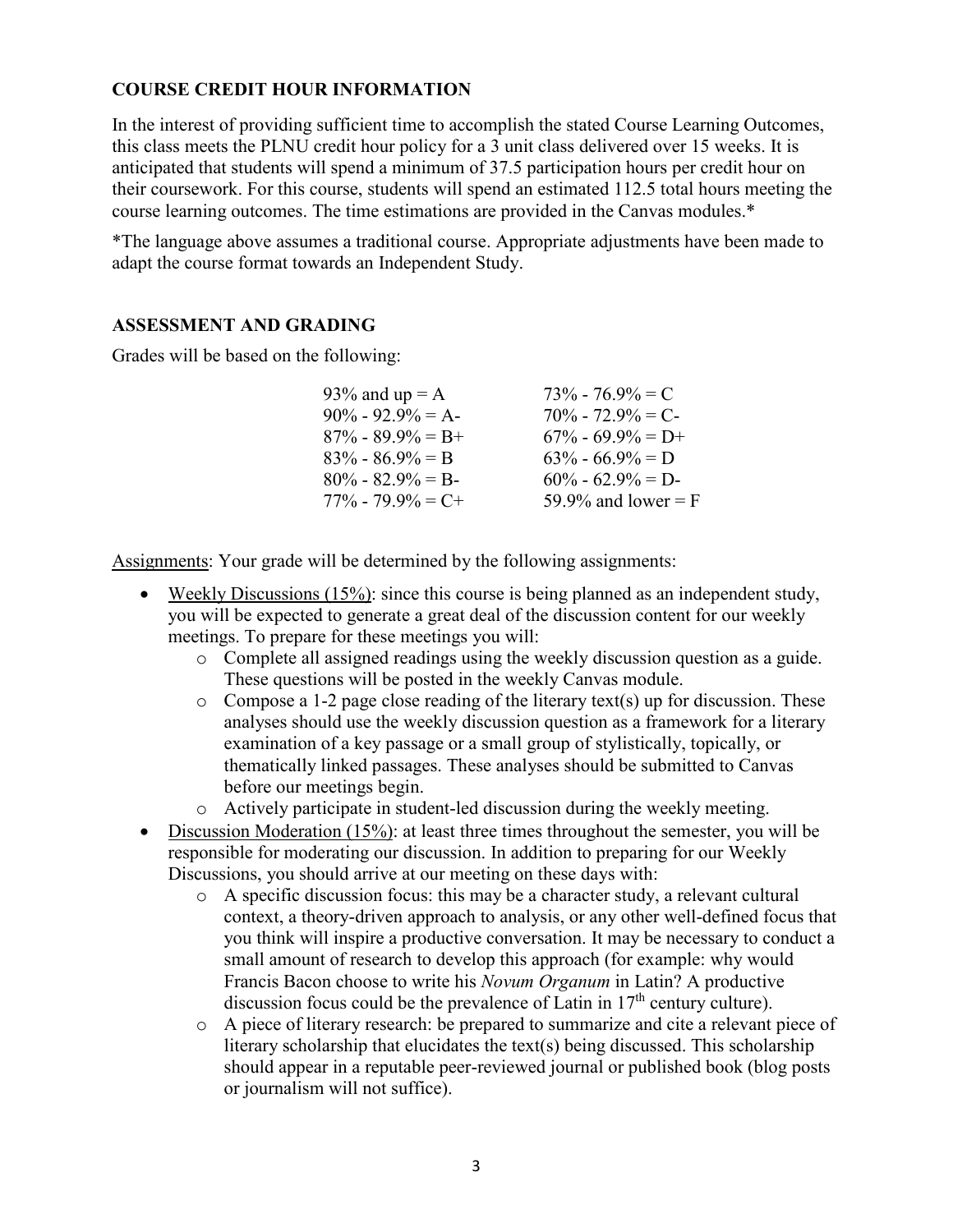- $\circ$  A list of questions to guide discussion: be prepared to share this list and guide us through them. Try to create open-ended questions that will inspire analysis and/or debate.
- Treatment Papers  $(30\%)$ : you will write two treatment papers over the course of the semester, one for each Unit. These papers will be roughly 4-5 pages in length and are a precursor to the Research paper. The Treatment papers won't require quite as much research and will focus on applying the course question to the *minor* readings in their respective units. A detailed prompt will be distributed later in the semester.
- Research Paper (40%): the research paper will involve an in-depth analysis of one of our two *major* course texts: Margaret Cavendish's *The Description of a New World, Called the Blazing World* or John Milton's *Paradise Lost.* This paper will be 10-12 pages in length and require thorough literary research (8-10 sources). A detailed prompt will be distributed later in the semester.

## **STATE AUTHORIZATION**

State authorization is a formal determination by a state that Point Loma Nazarene University is approved to conduct activities regulated by that state. In certain states outside California, Point Loma Nazarene University is not authorized to enroll online (distance education) students. If a student moves to another state after admission to the program and/or enrollment in an online course, continuation within the program and/or course will depend on whether Point Loma Nazarene University is authorized to offer distance education courses in that state. It is the student's responsibility to notify the institution of any change in his or her physical location. Refer to the map on [State Authorization](https://www.pointloma.edu/offices/office-institutional-effectiveness-research/disclosures) to view which states allow online (distance education) outside of California.

## **INCOMPLETES AND LATE ASSIGNMENTS**

All assignments are to be submitted/turned in by the beginning of the class session when they are due—including assignments posted in Canvas. Incompletes will only be assigned in extremely unusual circumstances.

### **PLNU COPYRIGHT POLICY**

Point Loma Nazarene University, as a non-profit educational institution, is entitled by law to use materials protected by the US Copyright Act for classroom education. Any use of those materials outside the class may violate the law.

## **PLNU ACADEMIC HONESTY POLICY**

Students should demonstrate academic honesty by doing original work and by giving appropriate credit to the ideas of others. Academic dishonesty is the act of presenting information, ideas, and/or concepts as one's own when in reality they are the results of another person's creativity and effort. A faculty member who believes a situation involving academic dishonesty has been detected may assign a failing grade for that assignment or examination, or, depending on the seriousness of the offense, for the course. Faculty should follow and students may appeal using the procedure in the university Catalog. See [Academic Policies](https://catalog.pointloma.edu/content.php?catoid=41&navoid=2435#Academic_Honesty) for definitions of kinds of academic dishonesty and for further policy information.

### **PLNU ACADEMIC ACCOMMODATIONS POLICY**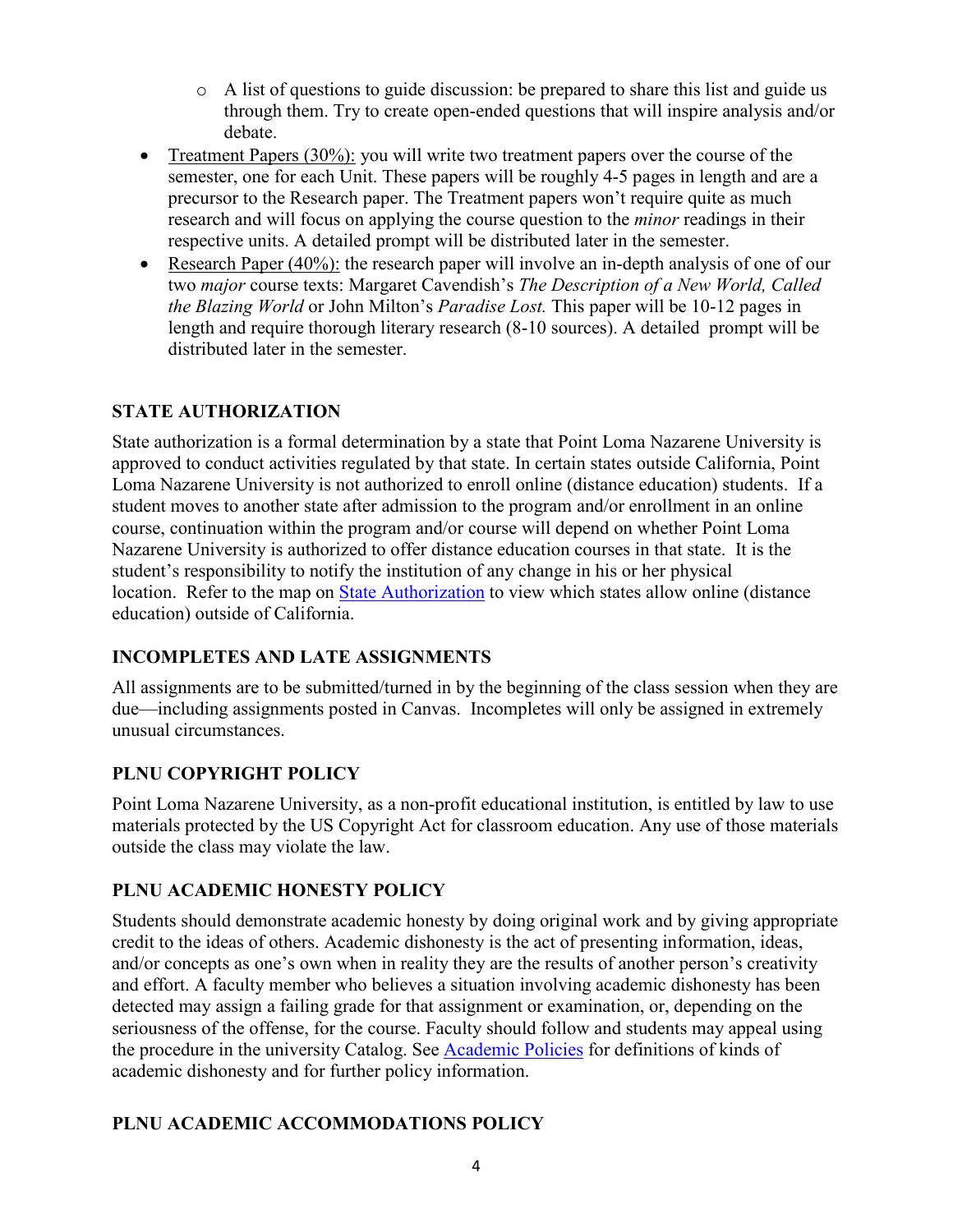While all students are expected to meet the minimum standards for completion of this course as established by the instructor, students with disabilities may require academic adjustments, modifications or auxiliary aids/services. At Point Loma Nazarene University (PLNU), these students are requested to register with the Disability Resource Center (DRC), located in the Bond Academic Center [\(DRC@pointloma.edu](mailto:DRC@pointloma.edu) or 619-849-2486). The DRC's policies and procedures for assisting such students in the development of an appropriate academic adjustment plan (AP) allows PLNU to comply with Section 504 of the Rehabilitation Act and the Americans with Disabilities Act. Section 504 prohibits discrimination against students with special needs and guarantees all qualified students equal access to and benefits of PLNU programs and activities. After the student files the required documentation, the DRC, in conjunction with the student, will develop an AP to meet that student's specific learning needs. The DRC will thereafter email the student's AP to all faculty who teach courses in which the student is enrolled each semester. The AP must be implemented in all such courses.

If students do not wish to avail themselves of some or all of the elements of their AP in a particular course, it is the responsibility of those students to notify their professor in that course. PLNU highly recommends that DRC students speak with their professors during the first two weeks of each semester about the applicability of their AP in that particular course and/or if they do not desire to take advantage of some or all of the elements of their AP in that course.

# **PLNU ATTENDANCE AND PARTICIPATION POLICY**

Regular and punctual attendance at all **synchronous** class sessions is considered essential to optimum academic achievement. If the student is absent for more than 10 percent of class sessions (virtual or face-to-face), the faculty member will issue a written warning of deenrollment. If the absences exceed 20 percent, the student may be de-enrolled without notice until the university drop date or, after that date, receive the appropriate grade for their work and participation. In some courses, a portion of the credit hour content will be delivered **asynchronously** and attendance will be determined by submitting the assignments by the posted due dates. See [Academic Policies](https://catalog.pointloma.edu/content.php?catoid=46&navoid=2650#Class_Attendance) in the Undergraduate Academic Catalog. If absences exceed these limits but are due to university excused health issues, an exception will be granted.

### **Asynchronous Attendance/Participation Definition**

A day of attendance in asynchronous content is determined as contributing a substantive note, assignment, discussion, or submission by the posted due date. Failure to meet these standards will result in an absence for that day. Instructors will determine how many asynchronous attendance days are required each week.

### **SPIRITUAL CARE**

Please be aware PLNU strives to be a place where you grow as whole persons. To this end, we provide resources for our students to encounter God and grow in their Christian faith.

If students have questions, a desire to meet with the chaplain or have prayer requests you can contact the [Office of Spiritual Development](https://www.pointloma.edu/offices/spiritual-development)

### **USE OF TECHNOLOGY**

In order to be successful in the online environment, you'll need to meet the minimum technology and system requirements; please refer to the *[Technology and System Requirements](https://help.pointloma.edu/TDClient/1808/Portal/KB/ArticleDet?ID=108349)* information. Additionally, students are required to have headphone speakers compatible with their computer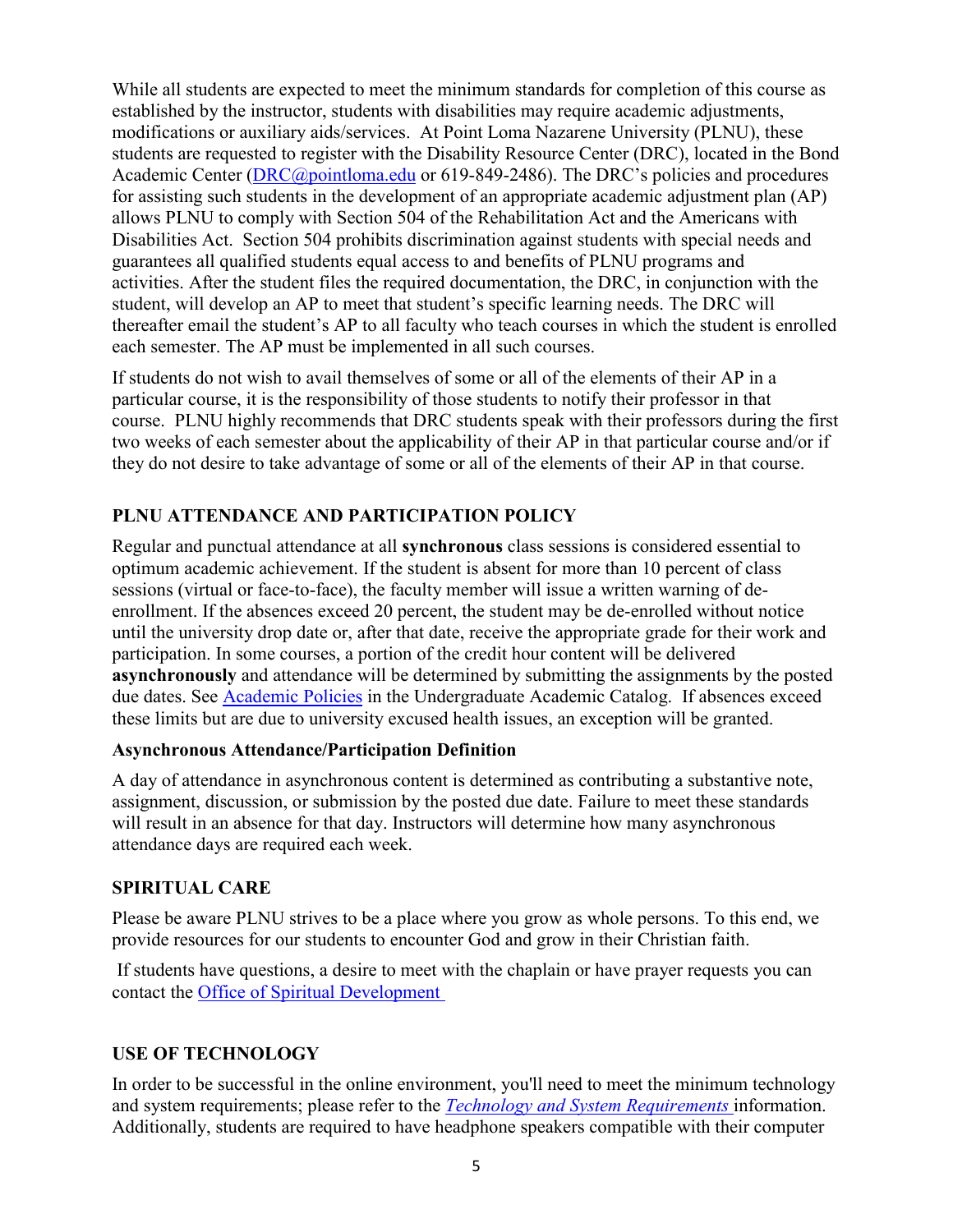available to use. If a student is in need of technological resources please contact [student-tech](mailto:student-tech-request@pointloma.edu)[request@pointloma.edu.](mailto:student-tech-request@pointloma.edu)

Problems with technology do not relieve you of the responsibility of participating, turning in your assignments, or completing your class work.

## **ADITIONAL POLICIES**

Supportive Environments: our class will deal with a multitude of topics, some of which are likely to raise controversy or debate. The performativity of the texts we are reading is also likely to force us outside of our comfort zones. Our class should be a space for productive and supportive collaboration and performative expression. It is each student's responsibility to 1) exercise their voice by being prepared for and engaging in class discussion each day and 2) to be open to exploring and debating new ideas and opinions raised by any member of the class, even if you disagree. In fact, I welcome differences of opinion as they allow us to challenge, reexamine, and refine our own positions. Just be sure to maintain an attitude of mutual respect for each member of the class.

Preparedness and Workload: you should be sure to read all assigned materials before class and to have the readings on-hand in order to help with class discussion. Though not an assignment, it will always be a good idea to highlight a few key that raised questions for you during reading or for which you have some ideas on interpretive readings.

The reading assignments in this course will sometimes be long and challenging. Since I don't believe it is possible to spoil good literature, I actually recommend seeking out plot summaries or textual guides as a *supplement* (but not a *substitute*) to your reading. These supplements might even offer us insight into expanding or challenging established interpretations of a text. Just be sure to clearly distinguish between your own ideas and those of others in accordance with the PLNU Academic Honesty Policy.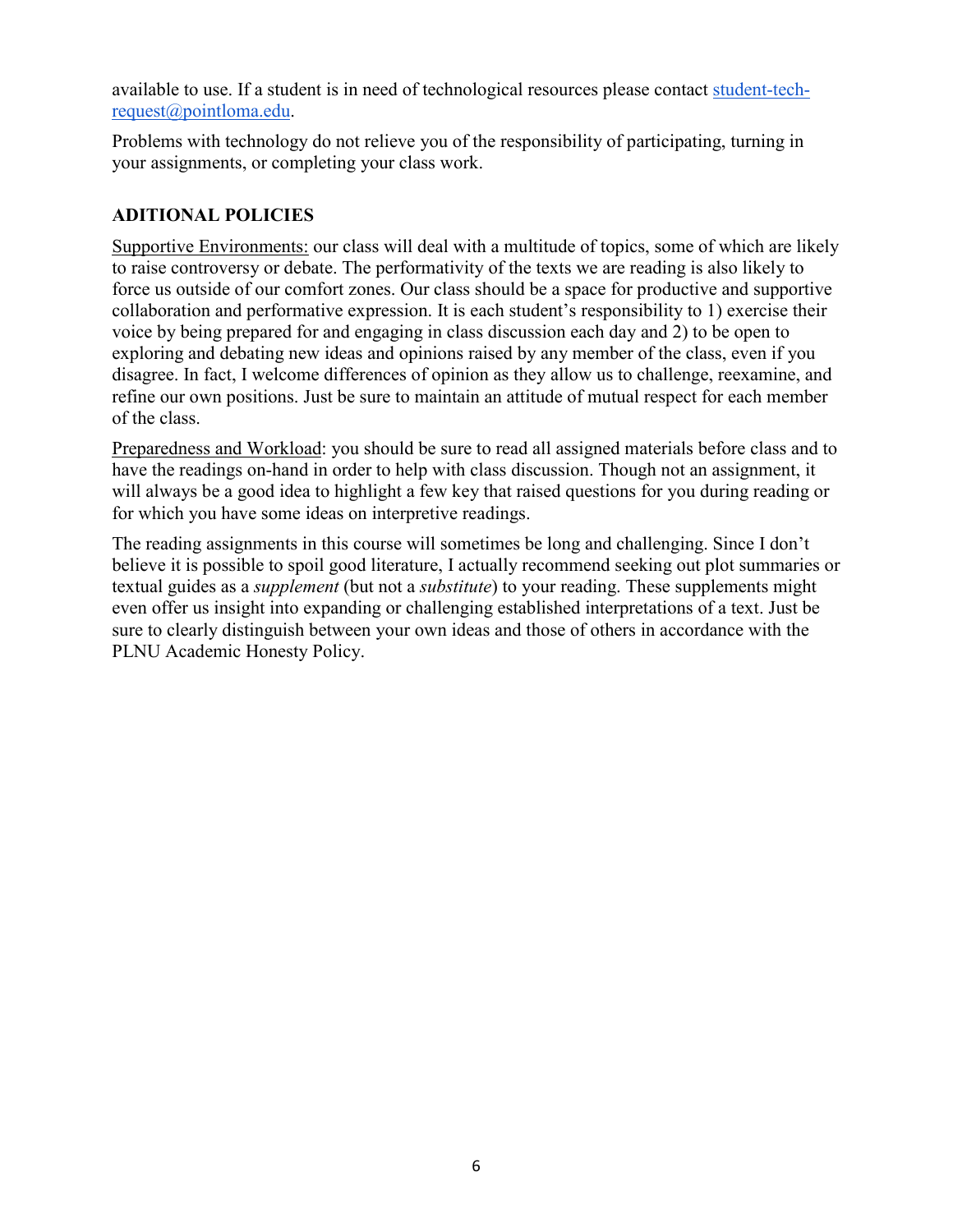## **READING/ASSIGNMENT SCHEDULE**

This schedule is subject to changes and additions throughout the semester so please be prepared to note any changes or regularly download the most current version from Canvas.

All page numbers refer to *The Broadview Anthology of Seventeenth-Century Verse and Prose*  except for Cavendish's *Blazing World* and Milton's *Paradise Lost.* Reading assignments include all introductory material in addition to the literary readings.

| Week           | Day                   | <b>Class Topic/Activity</b>                                                                                                                                                                                                                                                                                                                                                                                                     |
|----------------|-----------------------|---------------------------------------------------------------------------------------------------------------------------------------------------------------------------------------------------------------------------------------------------------------------------------------------------------------------------------------------------------------------------------------------------------------------------------|
| $\mathbf{1}$   | March 1-5             | Unit $0$ : The State (read in the following order)<br>Milton: The Major Works Introduction ix-xxvii<br>Chamberlain 1-2 (in the Broadview Anthology)<br>King James VI/I 67-69<br>Herrick 309<br>King Charles I 420-423<br>The Trial of King Charles I 1261-1265<br>Philips 1008-1009 ("Upon the Double Murder")<br>Marvell 835-837, 864-871<br>King Charles II 965-966<br>Cavendish 358-362<br>Savile 1036, 1040-1042, 1044-1046 |
| $\overline{2}$ | March 8-12            | Unit 1: The Secular<br>Bradstreet 639-646, Locke 1029-1035, Behn 1098-1102 "The Golden Age,"<br>Philips 1098-1108                                                                                                                                                                                                                                                                                                               |
| $\mathfrak{Z}$ | <b>March 15-19</b>    | Speght 397-406, Makin 424-433, Astell on Canvas                                                                                                                                                                                                                                                                                                                                                                                 |
| 4              | <b>March 22-26</b>    | Donne 102-114, 120-122, Marvell 829, 832-860, Wroth 230-238                                                                                                                                                                                                                                                                                                                                                                     |
| 5              | March 29 -<br>April 2 | Bacon 24-27, 33-37, 47-49, 58-62, Jonson 146-150 and on Canvas                                                                                                                                                                                                                                                                                                                                                                  |
| 6              | April 5-9             | Margaret Cavendish The Blazing World 55-105                                                                                                                                                                                                                                                                                                                                                                                     |
| 7              | April 12-16           | Margaret Cavendish The Blazing World 105-164<br>Unit 1 Treatment Paper due by 11:59 Friday night                                                                                                                                                                                                                                                                                                                                |
| 8              | April 19-23           | Unit 2: The Sacred<br>Dryden 967, 969-987                                                                                                                                                                                                                                                                                                                                                                                       |
| 9              | April 26-30           | Bunyan 953-964 and on Canvas                                                                                                                                                                                                                                                                                                                                                                                                    |
| 10             | May 3-7               | George Herbert 363, The Country Parson on Canvas, Fell 704-712                                                                                                                                                                                                                                                                                                                                                                  |
| 11             | May 10-14             | John Milton Paradise Lost Books I-IV 355-445, Marvell 870-871, Lewis on<br>Canvas                                                                                                                                                                                                                                                                                                                                               |